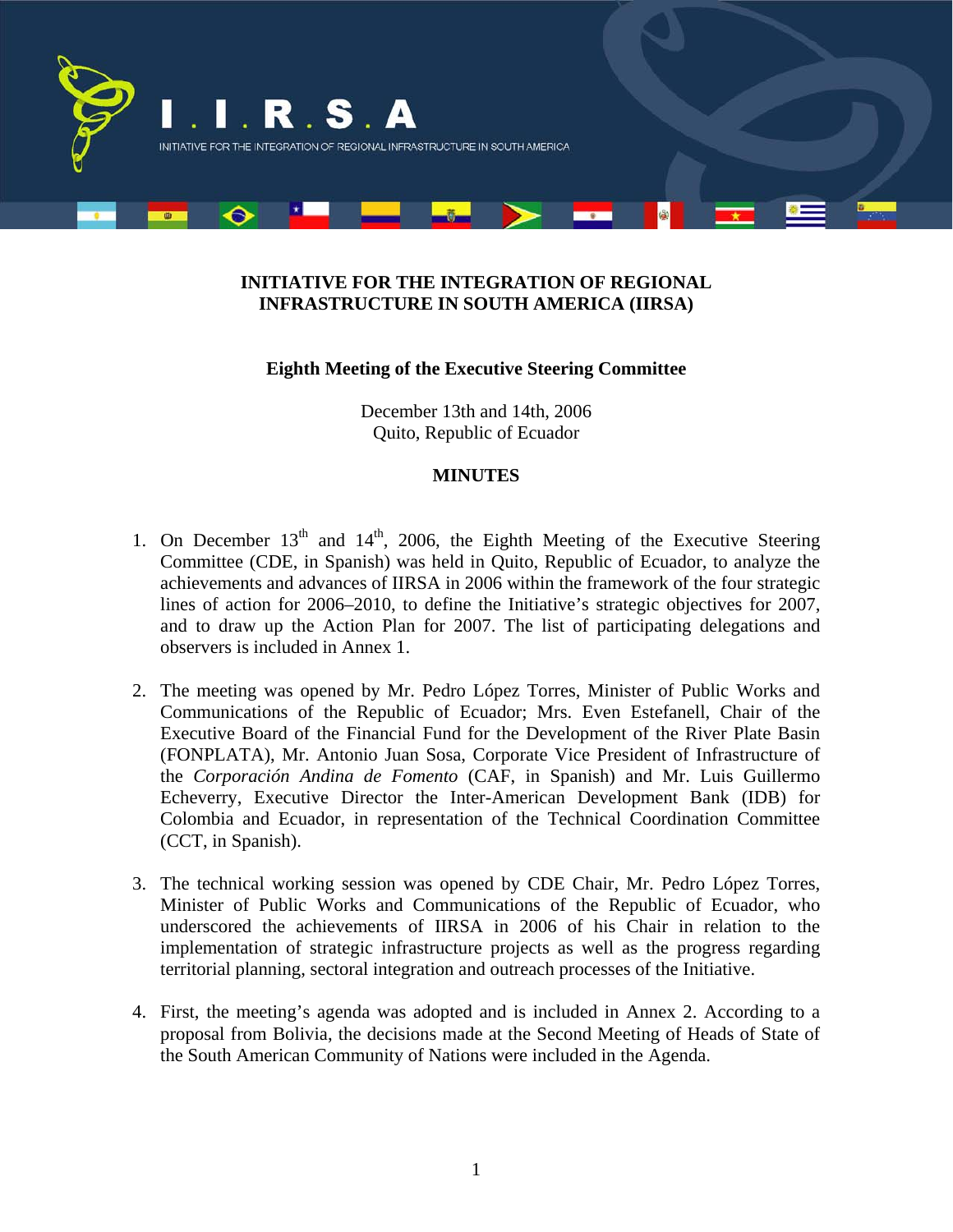- 5. Afterwards, Mr. Edwin Mejía Gallegos, Vice-Minister of Public Works and Communications and Ecuador's National Coordinator, presented an overview of the Initiative and of the implementation of the IIRSA projects.
	- 5.1 Main achievements of the 2000-2006 Initiative: The following aspects were highlighted: The setting up of IIRSA as an essential forum for the creation of a joint agenda in topics related to the integration of a physical infrastructure; a portfolio based upon consensus with 348 projects and an investment of US\$38 billion; the setting up of an Implementation Agenda Based Upon Consensus with 31 strategic integration projects and an investment of US\$6,403 million; the use of modern management tools, such as the indicative territorial planning and the Strategic Project Management Information System (SIGE, in Spanish); the development of territorial planning methodologies in relation to Production Chains, Logistics Chains and the Environmental Strategic Evaluation; the start of development of a South American Georeferenced Information System (GEOSUR); the development of diagnosis studies on many topics related to the Integration Sectoral Processes (PSI, in Spanish); and new financial instruments of the institutions of the Technical Coordination Committee in order to support the development of the projects of the Initiative (IDB Integration Fund-FIRII, CAF Infrastructure Fund–PROINFA and Funds from FONPLATA).
	- 5.2 Main challenges and aspects to build up the Initiative: The following aspects were highlighted: (i) Integration Sectoral Processes: except for the Border Crossings and Communications, not much progress has been made in the regulatory and standard-setting aspects to improve integration in the areas of energy and air, sea, and multimode transportation; ii) dissemination and participation of the Initiative: despite the holding of National VESA Workshops, there is still considerable lack of knowledge about IIRSA in the region; iii) Involvement of economic authorities: the Ministers of Economy must be sensitized about IIRSA's importance and learn more about the Initiative
	- 5.3 State of Implementation of the Projects: A detailed account of the progress related to each of the 31 projects in the Implementation Agenda based upon Consensus was carried out. Finally, it was stated that, to November 2006, IIRSA has 55 projects (taking the AIC and the IIRSA Portfolio into consideration), which have had their financing approved for US\$9.52 billion, of which US\$3,275.2 million correspond to financing from the institutions that form the Technical Coordination Committee. There are 23 projects under execution. The general evaluation of the Initiative and the report on the implementation of the projects are included in Annex 3.

Comments made by the delegations are provided below:

5.4 The delegation from Bolivia explained about the alternative layout of the project "El Sillar". It also emphasized the works carried out together with its neighboring countries, Argentina and Paraguay, in relation to border crossings, and recognized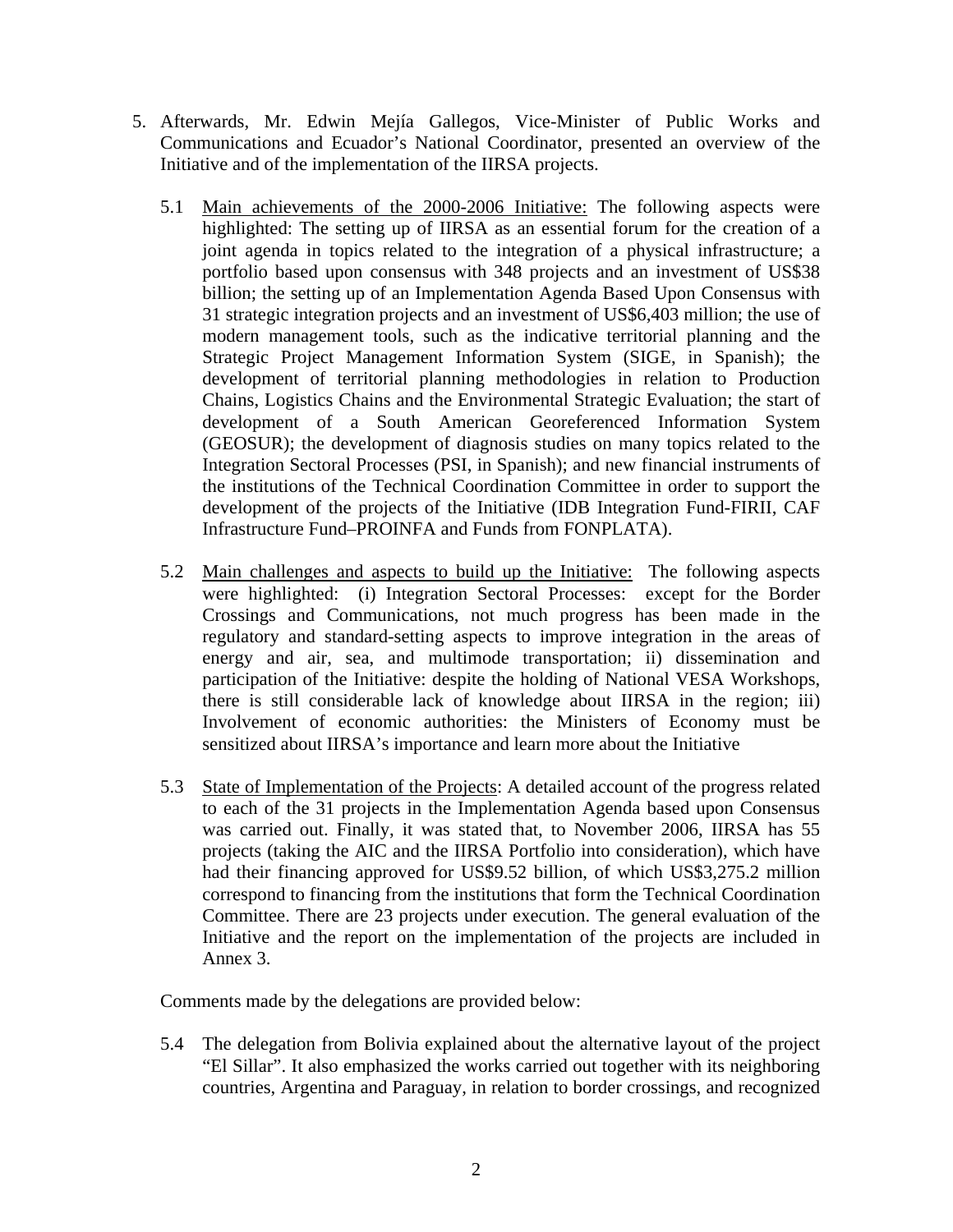their support. The delegation mentioned the progress regarding the Desagüadero Border Center in collaboration with Perú as well.

- 5.5 The delegation from Ecuador informed that the Amazon central highway is being built, an 800 km-long corridor over rough terrain, which is financed by public funds and loans from the CAF. It also mentioned the progress made in the five road hubs of the Ecuador-Peru Binational Plan, which supplement the IIRSA Amazon and Andean Integration and Development Hubs. One of these road hubs is being financed by the European Union in the amount of  $\epsilon$  1 million. Likewise progress is being made in the three binational hubs with Colombia.
- 5.6 The delegation from Paraguay removed its request to be included in the IIRSA Portfolio of the projects "Paving of the Road Access System to Ports on the Río Paraná" (Group 4 of the Capricorn Hub), "Paving of the Section: Road 9 - Neuland - Pozo Hondo" (Group 2 of the Capricorn Hub) and the "Building of the Iguazú Hydroelectric Power Station (Group 5 of the MERCOSUR-Chile Hub). As no objections were raised, the mentioned projects were incorporated.
- 5.7 The delegation from Suriname emphasized the importance if the Initiative for its country, in general, and the particular meaning of the two projects in which it participates in the AIC, which allows integration with the rest of the continent. The delegation also stated that the country will coordinate actions with the government of France in order to increase the impact of the foreseen works and that, timely, it will request IIRSA support, too.
- 5.8 The delegation from Chile emphasized that the benefit of the projects goes beyond the countries where the infrastructure works are introduced, spreading their effects to the rest of the geographical areas of the Hubs. Other delegations stressed the importance of "externality" related to the IIRSA projects due to the integration purpose of the Initiative.
- 5.9 The delegation from Peru highlighted the major effort that its country is making for the Initiative, which constitutes a State policy for the country and whose project requires budget allocations on the order of US\$2 billion. It also expressed its concern for the issue of services and its conviction that, apart from the need to promote progress in physical works, it was indispensable to redouble efforts aimed at harmonizing relevant legislation in the member countries, especially and as a priority, international transport regulations, adopting mechanisms that simplify procedures and reduce costs in border crossings. It concluded by highlighting the relevance of tackling this core matter before completing infrastructure projects.
- 5.10 The delegation from Guiana emphasized the critical importance of IIRSA in relation to the physical regional integration as well as the integration associated to the interior of the country, which allows its incorporation to the continent and its integration with South America, too. The integration projects will allow Guiana to have more connection with Brazil and also a new interconnection with Venezuela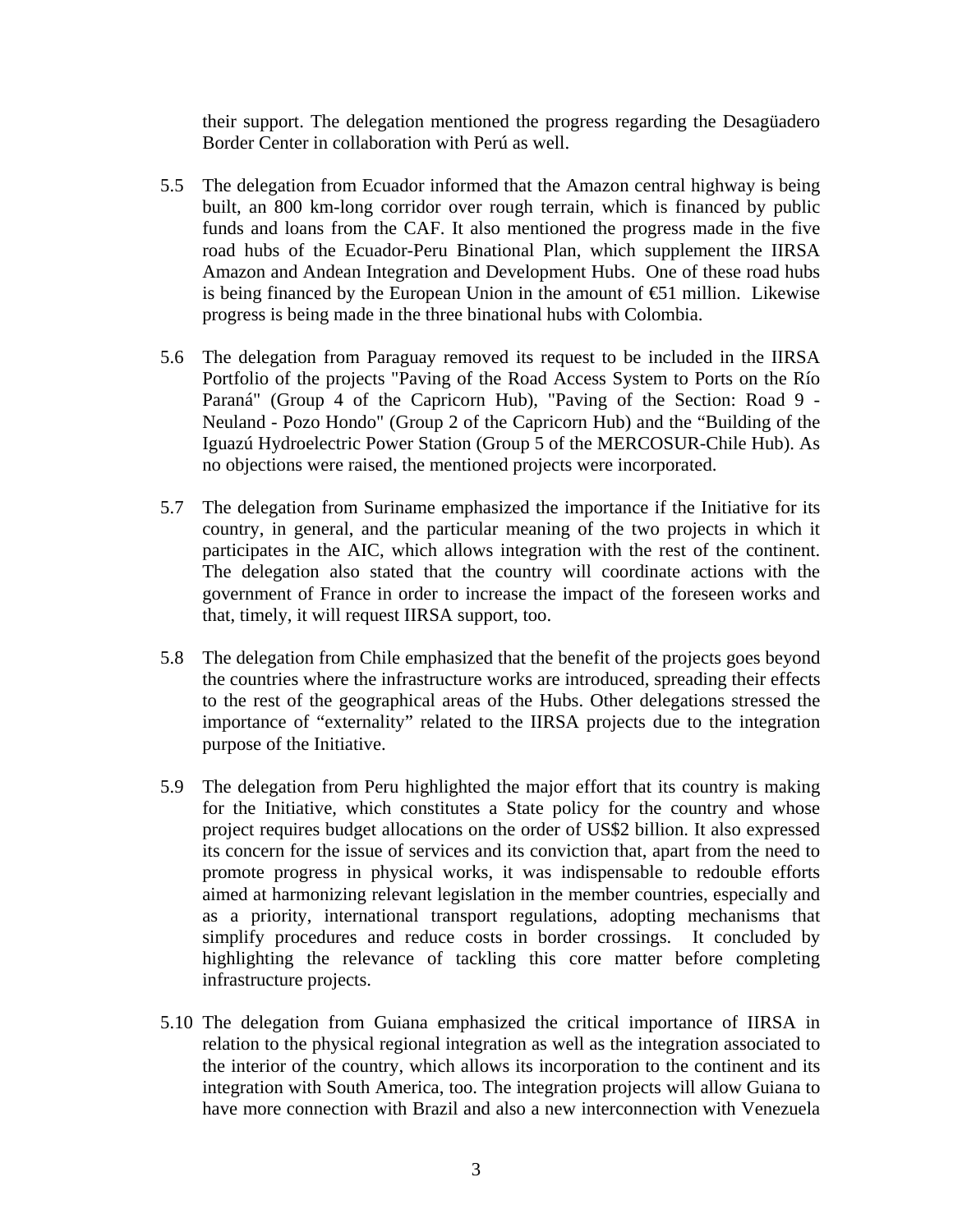and will favor its projection towards the Caribbean. The delegation stressed the importance of reducing asymmetries among the countries involved and aimed at a more balanced development. It also suggests that IIRSA should perform actions related to air traffic and energy.

- 5.11 The delegation from Colombia informed that it proposed Venezuela a methodology to harmonize procedures for the Border Center: Cúcuta – San Antonio. As enough time passed since the formulation of the mentioned methodology and as Venezuela did not answer, the delegation repeated the importance of having a definition from the neighboring country as soon as possible.
- 5.12 With reference to the project of the AIC: "Exports through postal delivery for PYMES", which to date has been spearheaded by the Brazilian delegation, the delegations noted the progress achieved for the establishment of cooperation between IIRSA and the Unión Postal de las Américas, España y Portugal (UPAEP). In this regard, they approved that this organization should exercise regional coordination of the implementation of the above-mentioned project in the 12 countries of the IIRSA Initiative. The Chair is instructed to take the steps that are needed to adopt the text of the Framework of Understanding that is attached herewith as Annex 4.
- 6. The meeting continued and the other topics in the Agenda were taken into consideration through the CCT presentations.
	- 6.1 Strategic Project Management Information System (SIGE, in Spanish): The progress in the consolidation and improvement of the SIGE was recognized. The development of the eleven technical missions to the South American countries, during the first four-month period in 2006, was highlighted as a key activity, as well as the workshop, in August, on Result-Oriented Intensive Management of Strategic Projects (SIGE Workshop). These activities allowed all the parties involved in the AIC to understand better the importance of the system as a tool for the intensive management of projects in relation to the decision-making process. The presentation on the SIGE is included in Annex 5.
	- 6.2. The delegations agreed with the following technical aspects related to the SIGE operation: real-time translation (in the three working languages), possibility of applying the computer system to the management of other national projects, authorization for the National Coordinators to change information on the projects, periodical meetings of the Project Managers and the National Coordinators, visit to the area destined to the projects.
	- 6.3. Planning: As regards planning, actions were carried out in order to deepen the evaluation of the portfolio impact on the sustainable development of its area of influence, promoting its territorial analysis and based on three different dimensions: (i) environment; (ii) production chains; and (iii) logistics chains. In this sense, the importance of the methodologies developed in 2006 was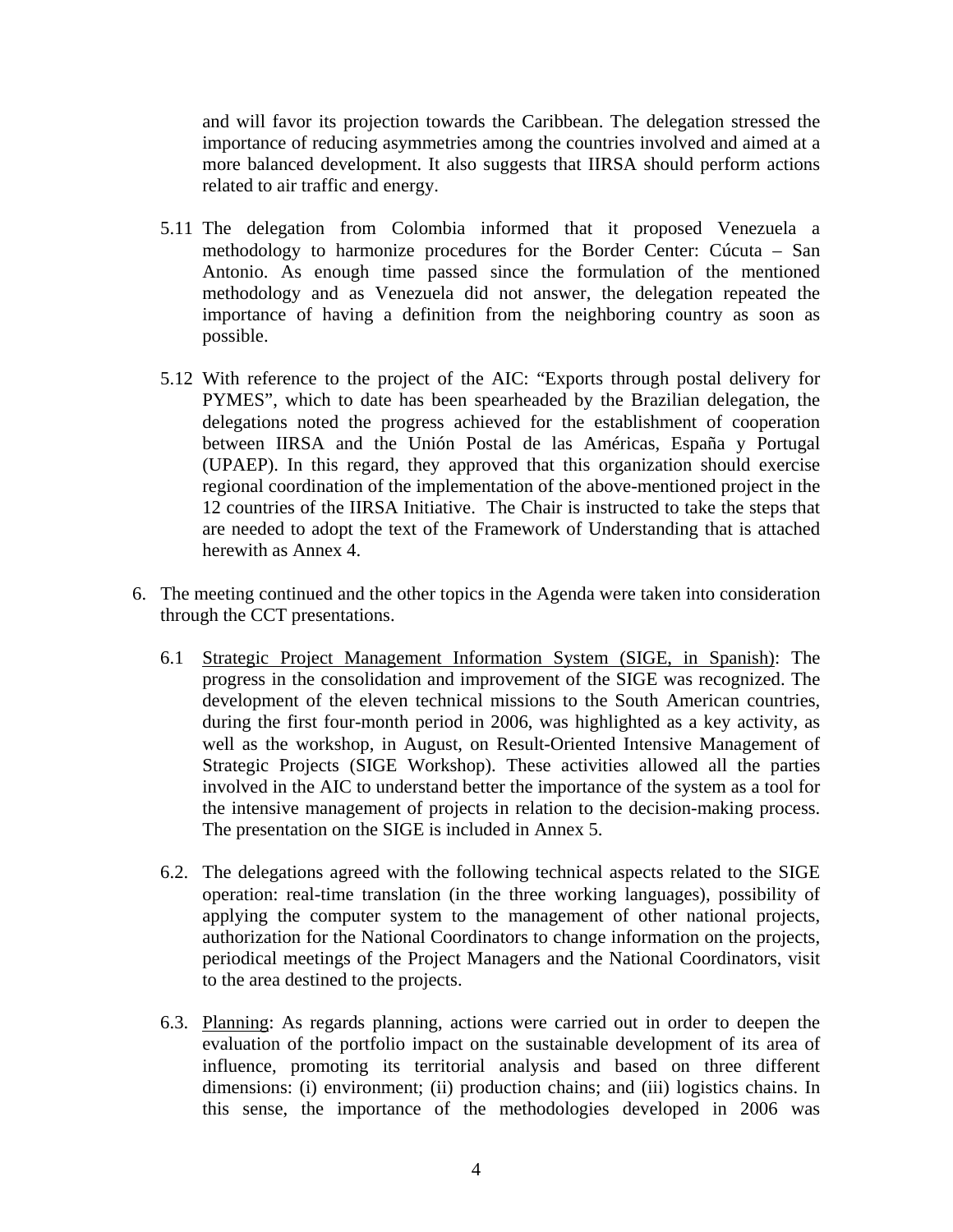emphasized in view of their application in 2007. The delegations received a copy of the methodologies of productive chains and logistics. Additionally, there was a presentation on the developments associated to the Georeferenced Information System (GEOSUR) and its possibilities of practical application in IIRSA were stressed.

- 6.4. Integration Sectoral Processes (PSIs, in Spanish): Additionally, actions were carried out in the following PSIs: (i) Studies for the optimization of the functioning of the pilot border crossings: the conclusion of the first stage of the study of the border crossing of Cristo Redentor System and progress to secure the technical assistance that would make it possible to implement the second stage of the study were highlighted; only partial progress was made in the following border crossings: Cúcuta-San Antonio, Fray Bentos-Puerto Unzué, and Ciudad del Este-Foz de Iguazú; and (ii) Financing Instruments: a study was conducted on the "Analysis of decisive factors to establish regional guarantee funds for investment in integration infrastructure," and progress was made on the work "Methodology for the Transnational Project Evaluation" with the support from ECLAC, which shall be completed in the first semester of 2007 with the application of a pilot case. These studies were presented on the occasion of the workshop on "Economic and Financial Topics Associated to the Implementation of Projects" that was held in November, in Quito. The presentation on Planning and the PSIs is attached in Annex 6, and the presentation on GEOSUR is included as Annex 7.
- 6.5. IIRSA Outreach: The development of new information and outreach instruments was valued in order to outreach, in a modern and dynamic way, the future contents, scopes, achievements and challenges of the IIRSA Initiative, as well as different participation actions aimed at all the sectors of the civil society, related to or interested in IIRSA, regional and extra regionally. Progress related to the four lines of action (re-design of the IIRSA web site, new data base of IIRSA projects, new specific material for outreach and new IIRSA document) in 2006 was highlighted as well as their in-depth consideration for 2007. The presentation on the outreach of the Initiative is attached in Annex 8.
- 6.6. The delegations stressed the importance of the outreach strategy and the need to reach an adequate level of communication to various sectors and spheres of the population. In this context, many observations were made: convenience of the use of material that reflects geographical diversity, presence of national authorities, transmission of the contents of the Initiative avoiding assimilation to the financial aspect and development of a massive-spreading document aimed at disclosure and with a simple language.
- 7. The delegations emphasized the complexity and volume of the tasks that IIRSA is requiring and the necessary efforts to achieve the results foreseen in the activities plan. In this respect, the functions performed by the National Coordinations are essential, and it is noteworthy that they must have the necessary technical, institutional and budgetary resources; therefore each country member of the Initiative shall adopt the suitable measures to achieve this objective. In this regard, the delegations noted the proposals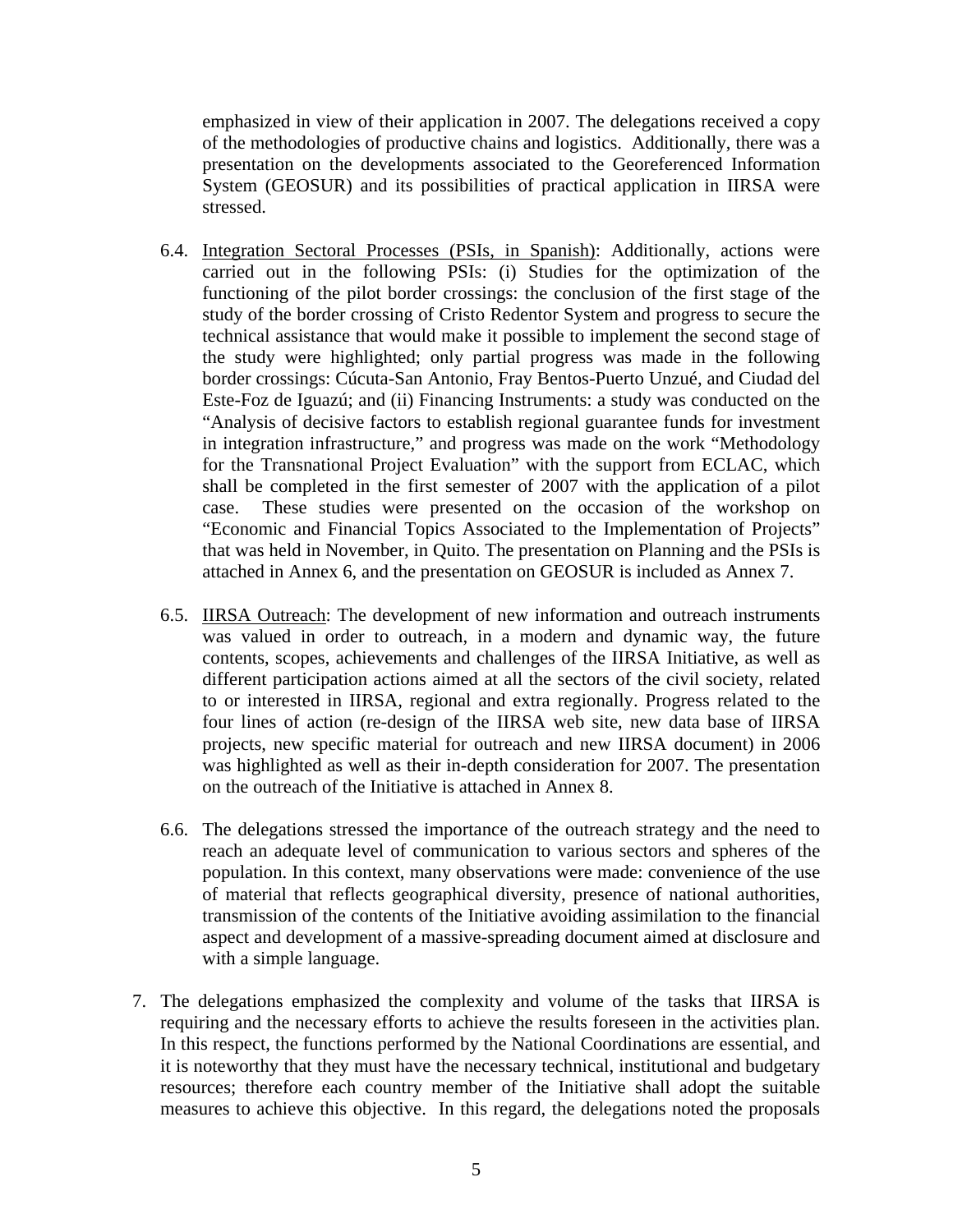stemming from the IX Meeting of National Coordinators held on November 8th and 9th, in Quito, and due to their importance, they agreed to include the Minutes of that meeting as Annex 9 in the present document. The new chair, Uruguay, pledged to promote specific decisions to materialize these proposals.

- 8. Taking as a base an initial presentation by the Minister of Public Works of Bolivia, the delegations recorded the many considerations from the Second Summit of the South American Community of Nations (Cochabamba, December 8th and 9th, 2006) in relation to the need to continue making progress toward regional integration for the nations.
- 9. After exchanging opinions, the delegations agreed, from their respective points of view, to understand the importance of physical integration as a tool for the development and integration of the South American nations and the well-being of their people. In this respect, they agreed to pay special attention to the aspects of social placement, productive integration and environmental prevention, in the study as well as in the execution of the IIRSA projects. They also agreed on the importance of having an appropriate local participation as regards the search and decision related to the projects. In this regard, the delegations agree to further extend the actions aimed at promoting greater involvement of the social organizations and population of the territories of each Integration and Development Hub.
- 10. The delegations emphasized the advisability to adopt supportive criteria for the development of the integration infrastructure to overcome asymmetries and generate greater equity among the countries and their respective regions. They also recognized that greater connectivity among the countries related to the physical infrastructure must have positive impacts on local productive development, and likewise tangible benefits for the population involved in the areas of influence of the Integration and Development Hubs, so as to enable them to gain access to the basic social services, such as health and education centers, overcoming the barriers stemming from geographical isolation.
- 11. The delegations recorded the contents of the statements on the Physical Integration and the South American Energy Integration from the Second Summit and agreed to adopt a proactive focus on the connection of the work teams in relation to these topics in the South American Community of Nations. They instructed Chair-elect to be in charge of this task. The statements on the Physical Integration and the South American Energy Integration are included as Annex 10.
- 12. Next, the Chair-elect of the CDE, held by the Minister of Transportation and Public Works of Uruguay, Mr. Victor Rossi, presented the guidelines foreseen for its term. The Minister's speech is included as Annex 11.
- 13. The delegations approved the Guidelines for the Plan of Action for 2007 together with its tentative activities schedule, which is included in Annex 12.
- 14. Last, the country that will hold Chair of the IIRSA Executive Steering Committee (CDE) in 2008 was selected. It was resolved that the Republic of Colombia will carry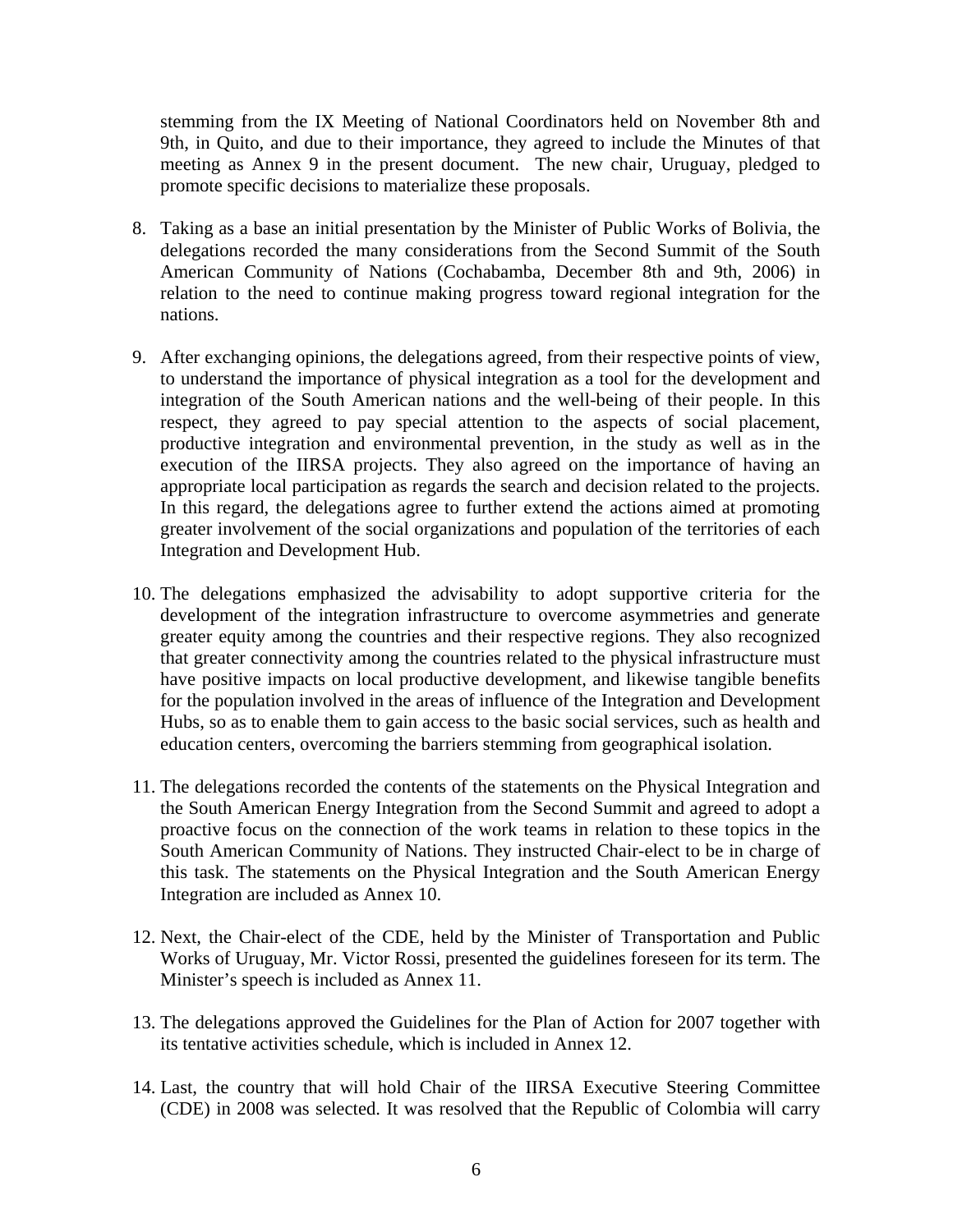out that function. Thus, the Republic of Uruguay will hold Chair of the Initiative from January  $1<sup>st</sup>$  to December 31<sup>st</sup>, 2007, while the two Vice-Chairs for that same period will be held by the Republic of Ecuador and the Republic of Colombia.

15. The national delegations extended their thanks to the Republic of Ecuador for leading the Initiative during the year it held the Chair and the CCT for its work in 2006.

Quito, December  $14<sup>th</sup>$ , 2006